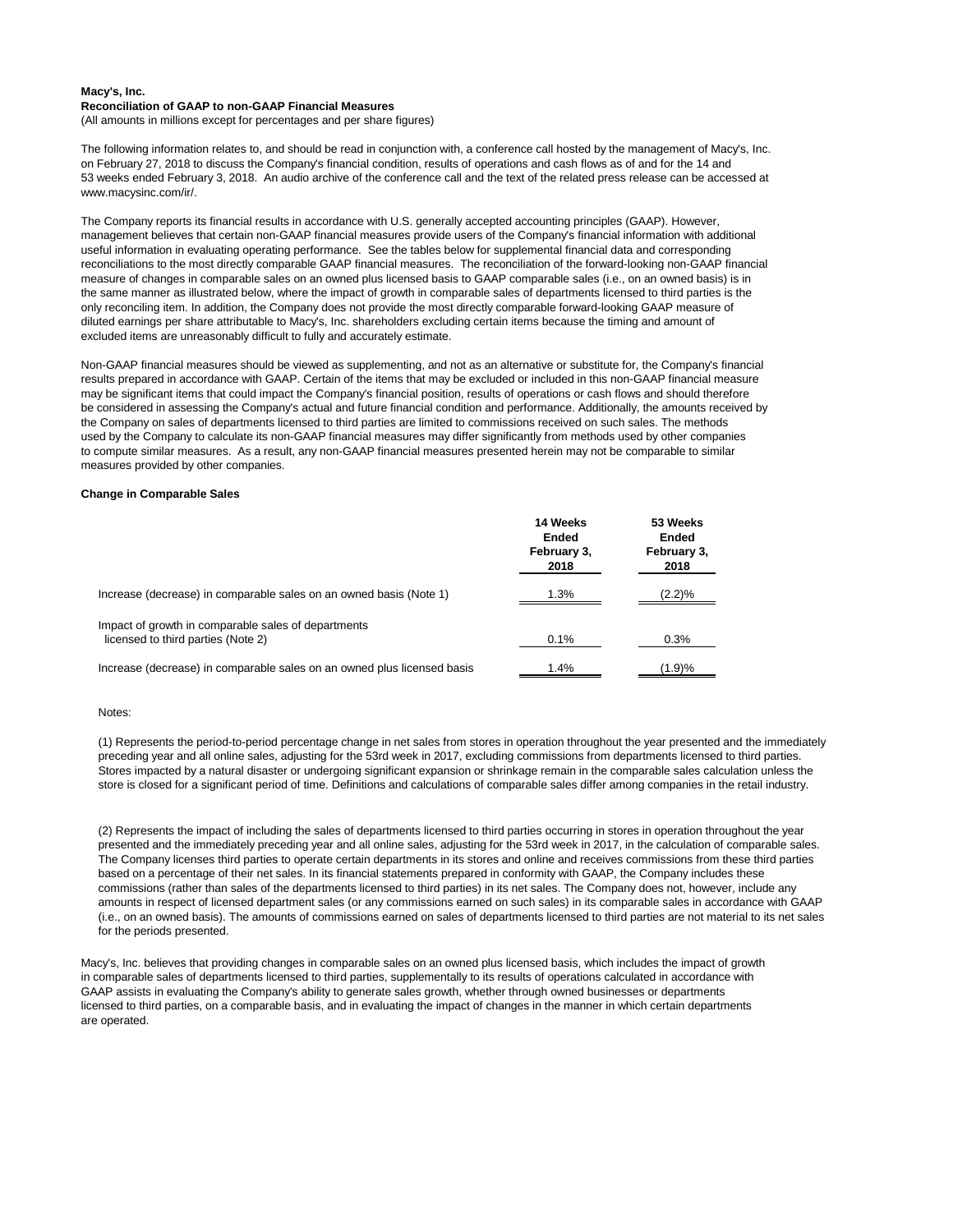### **Macy's, Inc. Reconciliation of GAAP to non-GAAP Financial Measures**

(All amounts in millions except for percentages and per share figures)

#### **Diluted earnings per share attributable to Macy's, Inc. shareholders, excluding certain items**

|                                                                                                  | 14 Weeks<br><b>Ended</b><br>February 3,<br>2018 |        | 13 Weeks<br><b>Ended</b><br>January 28,<br>2017 |                                                 |
|--------------------------------------------------------------------------------------------------|-------------------------------------------------|--------|-------------------------------------------------|-------------------------------------------------|
| Most comparable GAAP measure:                                                                    |                                                 |        |                                                 |                                                 |
| Diluted earnings per share attributable to<br>Macy's, Inc. shareholders                          |                                                 | 4.31   |                                                 | 1.54                                            |
|                                                                                                  |                                                 |        | P.                                              |                                                 |
| Non-GAAP measure:                                                                                |                                                 |        |                                                 |                                                 |
| Diluted earnings per share attributable to                                                       | \$                                              | 4.31   | \$                                              | 1.54                                            |
| Macy's, Inc. shareholders                                                                        |                                                 |        |                                                 |                                                 |
| Add back the pre-tax impact of restructuring, impairment, store closing                          |                                                 |        |                                                 |                                                 |
| and other costs                                                                                  |                                                 | 0.50   |                                                 | 0.75                                            |
| Add back the pre-tax impact of settlement charges                                                |                                                 | 0.10   |                                                 | 0.05                                            |
| Deduct the pre-tax impact of net premiums on the early                                           |                                                 |        |                                                 |                                                 |
| retirement of debt                                                                               |                                                 | (0.03) |                                                 |                                                 |
| Deduct the income tax impact of certain items identified above                                   |                                                 | (0.20) |                                                 | (0.32)                                          |
| Deduct the deferred tax effects of federal tax reform                                            |                                                 | (1.86) |                                                 |                                                 |
|                                                                                                  |                                                 |        |                                                 |                                                 |
| Diluted earnings per share attributable to Macy's, Inc.<br>shareholders, excluding certain items | S                                               | 2.82   | æ.                                              | 2.02                                            |
|                                                                                                  | 53 Weeks<br><b>Ended</b><br>February 3,<br>2018 |        |                                                 |                                                 |
|                                                                                                  |                                                 |        |                                                 | 52 Weeks<br><b>Ended</b><br>January 28,<br>2017 |
| Most comparable GAAP measure:                                                                    |                                                 |        |                                                 |                                                 |
| Diluted earnings per share attributable to                                                       |                                                 |        |                                                 |                                                 |
| Macy's, Inc. shareholders                                                                        | \$                                              | 5.04   | \$.                                             | 1.99                                            |
| Non-GAAP measure:                                                                                |                                                 |        |                                                 |                                                 |
| Diluted earnings per share attributable to                                                       |                                                 |        |                                                 |                                                 |
| Macy's, Inc. shareholders                                                                        | \$                                              | 5.04   | \$                                              | 1.99                                            |
| Add back the pre-tax impact of restructuring, impairment, store closing                          |                                                 |        |                                                 |                                                 |
| and other costs                                                                                  |                                                 | 0.61   |                                                 | 1.54                                            |
| Add back the pre-tax impact of settlement charges                                                |                                                 | 0.34   |                                                 | 0.31                                            |
|                                                                                                  |                                                 |        |                                                 |                                                 |
| Deduct the pre-tax impact of net premiums on the early<br>retirement of debt                     |                                                 | (0.03) |                                                 |                                                 |
| Deduct the income tax impact of certain items identified above                                   |                                                 | (0.33) |                                                 | (0.73)                                          |
| Deduct the deferred tax effects of federal tax reform                                            |                                                 | (1.86) |                                                 |                                                 |
| Diluted earnings per share attributable to Macy's, Inc.                                          |                                                 |        |                                                 |                                                 |

Management believes that providing a measure of diluted earnings per share attributable to Macy's, Inc. shareholders excluding the impact of certain items, as disclosed above, is a useful measure to assist the reader in evaluating the Company's ability to generate earnings and that providing such a measure will allow investors to more readily compare the earnings referred to in the press release to the earnings reported by the Company in past and future periods. Management believes that excluding the impact of these items from the calculation of this measure is particularly useful where the items are not associated with the Company's core operations and the amounts of such items are not consistent in the periods presented.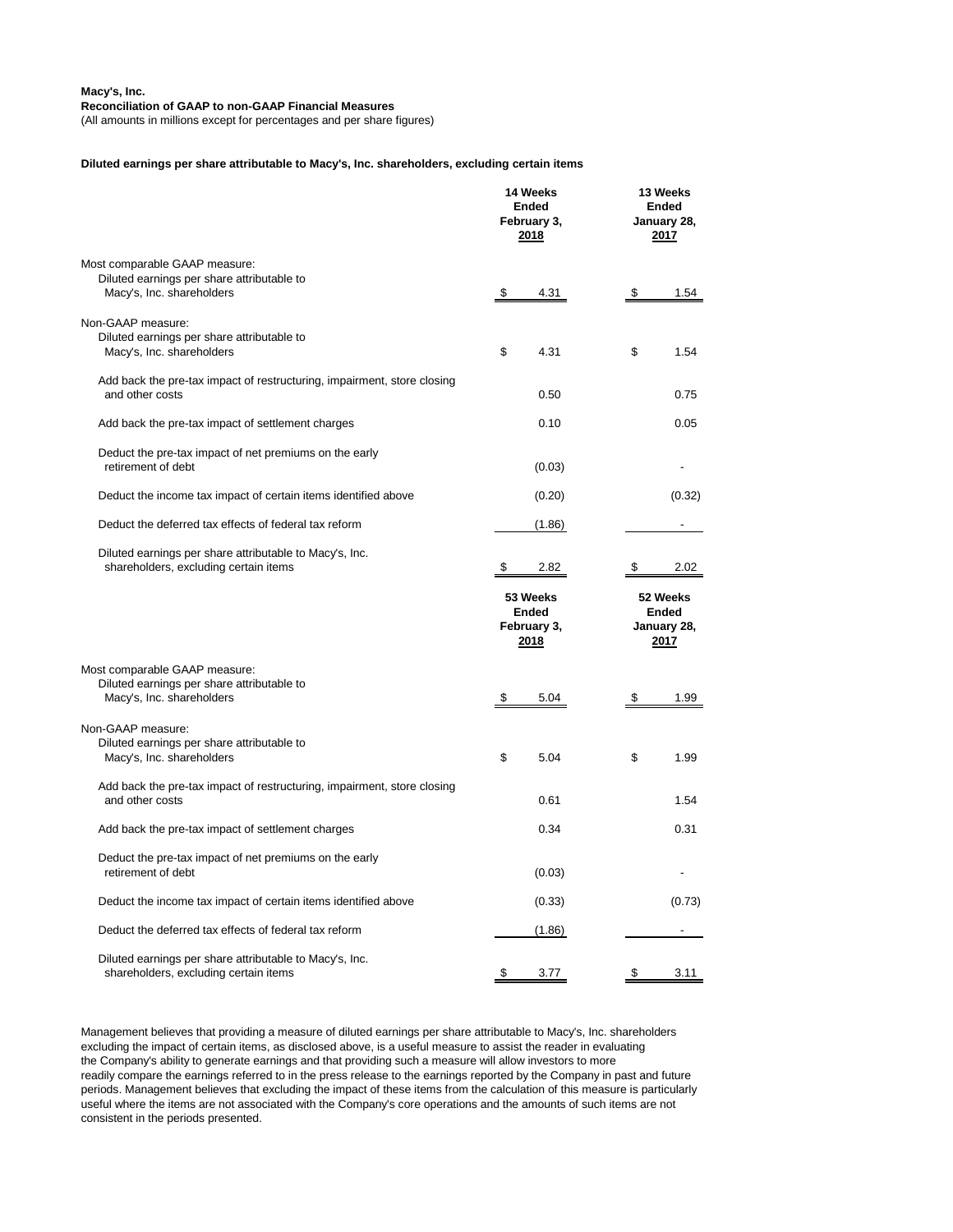**Macy's, Inc.**

# **Reconciliation of GAAP to non-GAAP Financial Measures**

(All amounts in millions except for percentages and per share figures)

**Operating income and operating income as a percent to net sales, excluding certain items**

|                                                                                    | 14 Weeks<br><b>Ended</b><br>February 3,<br>2018 | 13 Weeks<br><b>Ended</b><br>January 28,<br>2017 |  |
|------------------------------------------------------------------------------------|-------------------------------------------------|-------------------------------------------------|--|
| Most comparable GAAP measure:                                                      |                                                 |                                                 |  |
| Net sales                                                                          | \$<br>8,666                                     | \$<br>8,515                                     |  |
| Operating income                                                                   | \$<br>1,213                                     | \$<br>815                                       |  |
|                                                                                    | 14.0%                                           | 9.6%                                            |  |
| Non-GAAP measure:                                                                  |                                                 |                                                 |  |
| Net sales                                                                          | 8,666<br>\$                                     | 8,515<br>\$                                     |  |
| Operating income                                                                   | 1,213<br>\$                                     | \$<br>815                                       |  |
| Add back the impact of restructuring, impairment, store closing                    |                                                 |                                                 |  |
| and other costs                                                                    | 152                                             | 230                                             |  |
| Add back the impact of settlement charges                                          | 32                                              | 17                                              |  |
| Operating income, excluding the impact of<br>certain items identified above        | 1,397<br>\$                                     | 1,062<br>\$                                     |  |
|                                                                                    | 16.1%                                           | 12.5%                                           |  |
|                                                                                    | 53 Weeks<br><b>Ended</b>                        | 52 Weeks<br><b>Ended</b><br>January 28,         |  |
|                                                                                    | February 3,<br>2018                             | 2017                                            |  |
| Most comparable GAAP measure:                                                      |                                                 |                                                 |  |
| Net sales                                                                          | 24,837<br>\$                                    | 25,778<br>\$                                    |  |
| Operating income                                                                   | \$<br>1,807                                     | ¢<br>1,315                                      |  |
|                                                                                    | 7.3%                                            | 5.1%                                            |  |
| Non-GAAP measure:                                                                  |                                                 |                                                 |  |
| Net sales                                                                          | \$<br>24,837                                    | 25,778<br>\$                                    |  |
| Operating income                                                                   | \$<br>1,807                                     | \$<br>1,315                                     |  |
| Add back the impact of restructuring, impairment, store closing<br>and other costs | 186                                             | 479                                             |  |
| Add back the impact of settlement charges                                          | 105                                             | 98                                              |  |
| Operating income, excluding the impact of                                          |                                                 |                                                 |  |
| certain items identified above                                                     | 2,098<br>\$                                     | 1,892<br>\$                                     |  |

Management believes that operating income and operating income as a percent to net sales excluding the impact of certain items, as disclosed above, are useful measures in evaluating the Company's ability to generate earnings. Management believes that excluding these items from the calculation of these measures is particularly useful where the items are not associated with the Company's core operations and the amounts of such items are not consistent in the periods presented.